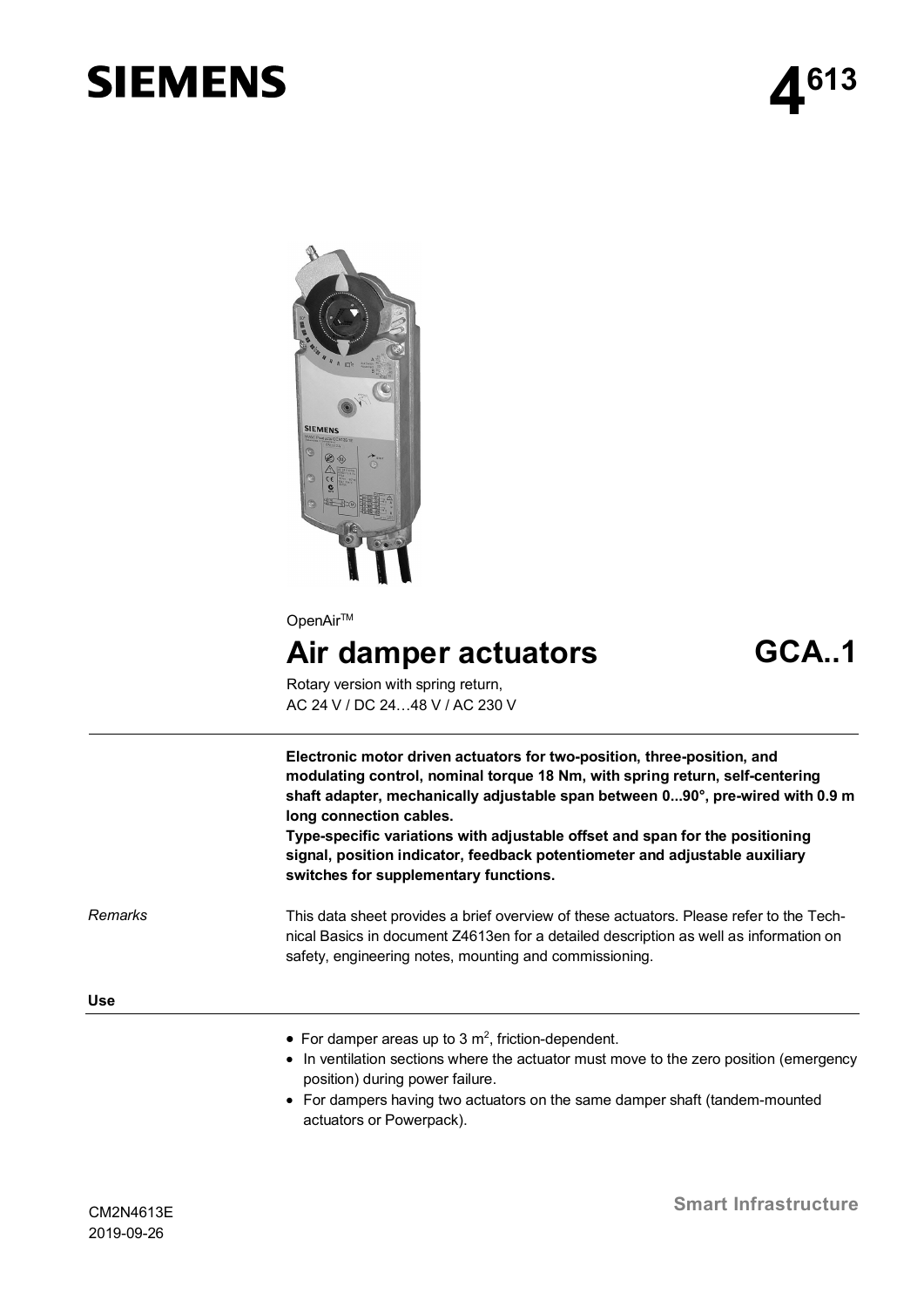# **Type summary**

| GCA                                             | 121.1E               | 126.1E | 321.1E | 326.1E                    | 131.1E | 135.1E             | 161.1E | 163.1E | 164.1E | 166.1E |
|-------------------------------------------------|----------------------|--------|--------|---------------------------|--------|--------------------|--------|--------|--------|--------|
| Control type                                    | Two-position control |        |        | Three-position<br>control |        | Modulating control |        |        |        |        |
| Operating voltage<br>AC 24 V / DC 2448 V        | X                    | X      |        |                           | X      | X                  | X      | X      | X      | X      |
| Operating voltage<br><b>AC 230 V</b>            |                      |        | X      | X                         |        |                    |        |        |        |        |
| Positioning signal Y                            |                      |        |        |                           |        |                    |        |        |        |        |
| DC 010 V                                        |                      |        |        |                           |        |                    | X      |        |        | X      |
| DC 035 V with characteristic function<br>Uo, AU |                      |        |        |                           |        |                    |        | X      | X      |        |
| Position indicator<br>$U = DC 010 V$            |                      |        |        |                           |        |                    | X      | X      | X      | X      |
| Feedback potentiometer 1 k $\Omega$             |                      |        |        |                           |        | X                  |        |        |        |        |
| Auxiliary switches (two)                        |                      | X      |        | X                         |        | X                  |        |        | X      | X      |
| Powerpack (2 actuators)                         | X                    | X      | X      | X                         | X      | X                  | X      | X      | X      | X      |

## **Functions**

| <b>Type</b>                                                     | GCA121 / GCA321                                                                                                                          | GCA131                                                                                          | GCA161                                                                                                                        |  |  |  |
|-----------------------------------------------------------------|------------------------------------------------------------------------------------------------------------------------------------------|-------------------------------------------------------------------------------------------------|-------------------------------------------------------------------------------------------------------------------------------|--|--|--|
| Control type                                                    | Two-position control                                                                                                                     | Three-position control                                                                          | Modulating control                                                                                                            |  |  |  |
| Positioning signal with adjust-<br>able characteristic function |                                                                                                                                          |                                                                                                 | DC 035 V at<br>$U_0 = 05 V$<br>Offset<br>$\Delta U = 230$ V<br>Span                                                           |  |  |  |
| Rotary direction                                                | Clockwise or counter-clockwise movement depends on the mounting position of the damper shaft                                             |                                                                                                 |                                                                                                                               |  |  |  |
|                                                                 |                                                                                                                                          | and on the type of control                                                                      |                                                                                                                               |  |  |  |
| Spring return function                                          | On power failure or when the operating voltage is switched off,<br>the spring return moves the actuator to its mechanical zero position. |                                                                                                 |                                                                                                                               |  |  |  |
| Position indication:<br>Mechanical                              | Rotary angle position indication by using a position indicator.                                                                          |                                                                                                 |                                                                                                                               |  |  |  |
| Position indication:<br>Electrical                              |                                                                                                                                          | The feedback potentiometer<br>can be connected to external<br>voltage to indicate the position. | Output voltage $U = DC 0$ 10 V is generated<br>proportional to the rotary angle.                                              |  |  |  |
| Auxiliary switch                                                | The switching points for auxiliary switches A and B can be set independent of each<br>other in increments of 5° within 5° to 90°.        |                                                                                                 |                                                                                                                               |  |  |  |
| Powerpack (two actuators,<br>tandem-mounted)                    | Mounting two of the same actuator types on the same<br>damper shaft results in a double torque<br>(with accessories ASK73.1).            |                                                                                                 | Mounting two of the same actuator types on the<br>same damper shaft results in a double torque<br>(with accessories ASK73.2). |  |  |  |
| Rotary angle limitation                                         | The rotational angle of the shaft adapter can be limited mechanically at increments of $5^\circ$ .                                       |                                                                                                 |                                                                                                                               |  |  |  |

# **Ordering**

| Note                        | Potentiometer cannot be added in the field. For this reason, order the type that in-<br>cludes the required options.                                                                     |
|-----------------------------|------------------------------------------------------------------------------------------------------------------------------------------------------------------------------------------|
| Delivery                    | Individual parts such as position indicator and other mounting materials for the actuator<br>are not mounted on delivery.                                                                |
| Accessories, spare<br>parts | Accessories to functionally extend the actuators are available, e.g., linear/rotary sets,<br>auxiliary switches (1 or 2 switches) and weather protection cover; see data sheet<br>N4699. |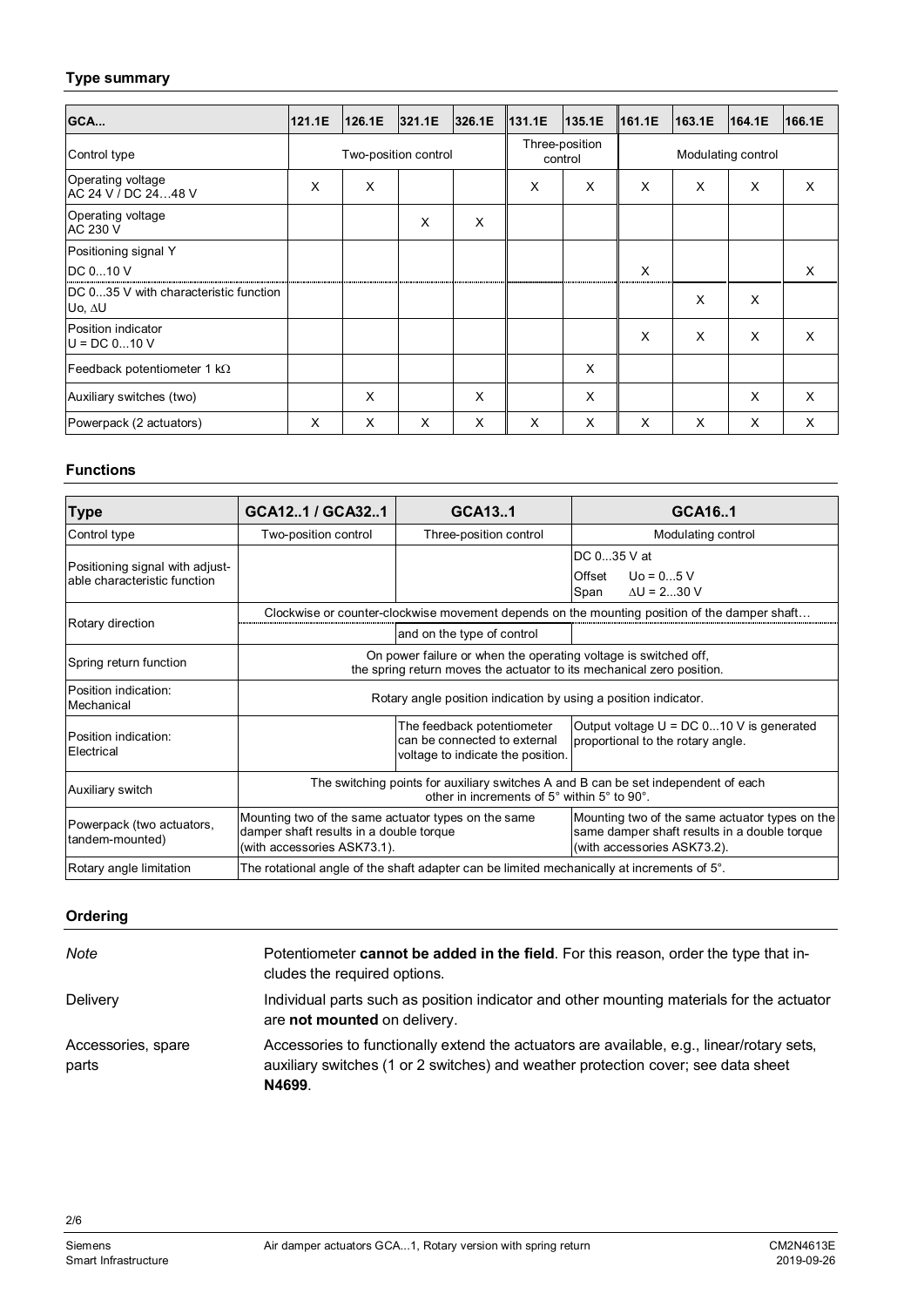#### **Technical data**

| A AC 24 V / DC 2448 V<br>supply (SELV/PELV) | Operating voltage AC / Frequency<br>Operating voltage DC<br>Power consumption Running<br>Running | AC 24 V $\pm$ 20 % / 50/60 Hz<br>DC 2448 V $\pm$ 20 %<br>AC: 7 VA / 5 W<br>DC: 4 W |  |  |
|---------------------------------------------|--------------------------------------------------------------------------------------------------|------------------------------------------------------------------------------------|--|--|
|                                             | Holding                                                                                          | AC: 5 VA / 3 W                                                                     |  |  |
|                                             | Holding                                                                                          | DC: 3 W                                                                            |  |  |
| $\triangle$ AC 230 V supply                 | Operating voltage / Frequency                                                                    | AC 230 V ± 10 % / 50/60 Hz                                                         |  |  |
|                                             | Power consumption Running<br>Holding                                                             | 8 VA / 6 W<br>6 VA / 4 W                                                           |  |  |
| Function data                               | Nominal torque                                                                                   | <b>18 Nm</b>                                                                       |  |  |
|                                             | Maximum torque (blocked)                                                                         | 50 Nm                                                                              |  |  |
|                                             | Nominal rotary angle / Max. rotary angle                                                         | $90^\circ$ / $95^\circ \pm 2^\circ$                                                |  |  |
|                                             | Runtime for rotary angle 90° (motor operation)                                                   | 90 <sub>s</sub>                                                                    |  |  |
|                                             | Closing time with return spring (on power failure)                                               | 15 <sub>s</sub>                                                                    |  |  |
| Positioning signal for GCA13.1              | Switching current (at AC 24 V) for "Open"/"Close" (wires 6, 7)                                   | typical 8 mA                                                                       |  |  |
| Positioning signal for GCA16.1,             | Input voltage Y (wires 8-2)                                                                      | DC 010 V                                                                           |  |  |
|                                             | Max. permissible input voltage                                                                   | DC 35 V                                                                            |  |  |
| Characteristic functions                    | Input voltage Y (wires 8-2)                                                                      | DC 035 V                                                                           |  |  |
| for GCA161.1, 166.1                         | Non-adjustable characteristic function                                                           | DC 010 V                                                                           |  |  |
| for GCA163.1, 164.1                         | Adjustable characteristic function<br>Offset Uo                                                  | DC 05 V                                                                            |  |  |
|                                             | Span AU                                                                                          | DC 230 V                                                                           |  |  |
| Position indicator                          | Output voltage U (wires 9-2)                                                                     | DC 010 V                                                                           |  |  |
| for GCA161                                  | Max. output current                                                                              | $DC \pm 1$ mA                                                                      |  |  |
| Feedback potentiometer                      | Change of resistance (wires P1-P2)                                                               | $01000 \Omega$                                                                     |  |  |
| for GCA132.1                                | Load                                                                                             | < 1 W                                                                              |  |  |
|                                             | AC power supply                                                                                  |                                                                                    |  |  |
| Auxiliary switch                            | Switching voltage                                                                                | AC 24230 V                                                                         |  |  |
| for GCA6.1, 164.1                           | Nominal current res./ind.                                                                        | AC6A/2A                                                                            |  |  |
|                                             | DC power supply                                                                                  |                                                                                    |  |  |
|                                             | Switching voltage                                                                                | DC 1230 V                                                                          |  |  |
|                                             | Nominal current                                                                                  | DC <sub>2</sub> A                                                                  |  |  |
|                                             | Switching range for auxiliary switches / Setting increments                                      | $5^{\circ}90^{\circ}$ / $5^{\circ}$                                                |  |  |
| Connection cables                           | Cross-section                                                                                    | $0.75$ mm <sup>2</sup>                                                             |  |  |
|                                             | Standard length                                                                                  | 0.9 <sub>m</sub>                                                                   |  |  |
| Degree of protection of housing             | Degree of protection as per EN 60 529 (note mounting instructions) IP 54                         |                                                                                    |  |  |
| Protection class                            | Insulation class                                                                                 | EN 60 730                                                                          |  |  |
|                                             | AC 24 V, feedback potentiometer                                                                  | Ш                                                                                  |  |  |
|                                             | AC 230 V, auxiliary switch                                                                       |                                                                                    |  |  |
| Environmental conditions                    | Operation / Transport                                                                            | IEC 721-3-3 / IEC 721-3-2                                                          |  |  |
|                                             | Temperature                                                                                      | $-32+55$ °C / $-32+70$ °C                                                          |  |  |
|                                             | Humidity (non-condensing)                                                                        | < 95% r. F. $/$ < 95% r. F.                                                        |  |  |
| Norms and directives                        | Product safety: Automatic electrical controls for household and                                  | EN 60 730-2-14                                                                     |  |  |
|                                             | similar use                                                                                      | (Type 1)                                                                           |  |  |
|                                             | Electromagnetic compatibility (Application)                                                      | For residential, commercial and                                                    |  |  |
|                                             |                                                                                                  | industrial environments                                                            |  |  |
|                                             | EU Conformity (CE)                                                                               | A5W00004370 <sup>1)</sup>                                                          |  |  |
|                                             | <b>RCM Conformity</b>                                                                            | A5W00004371 <sup>1)</sup>                                                          |  |  |
|                                             | Product environmental declaration <sup>2)</sup>                                                  | CE1E4613en <sup>1)</sup>                                                           |  |  |
| Dimensions                                  | Actuator B x H x T (see "Dimensions")                                                            | 100 x 300 x 67.5 mm                                                                |  |  |
|                                             | Round / square<br>Damper shaft:                                                                  | $825.6/618$ mm                                                                     |  |  |
|                                             | Min. shaft length                                                                                | 20 mm                                                                              |  |  |
| Weight                                      | GCA11 / GCA321<br>Without packaging:                                                             | 2 kg / 2.1 kg                                                                      |  |  |
|                                             |                                                                                                  |                                                                                    |  |  |

<sup>1)</sup> The documents can be downloaded from <http://siemens.com/bt/download>

<sup>2)</sup> The product environmental declaration contains data on environmentally compatible product design and assessments (RoHS compliance, materials composition, packaging, environmental benefit, disposal).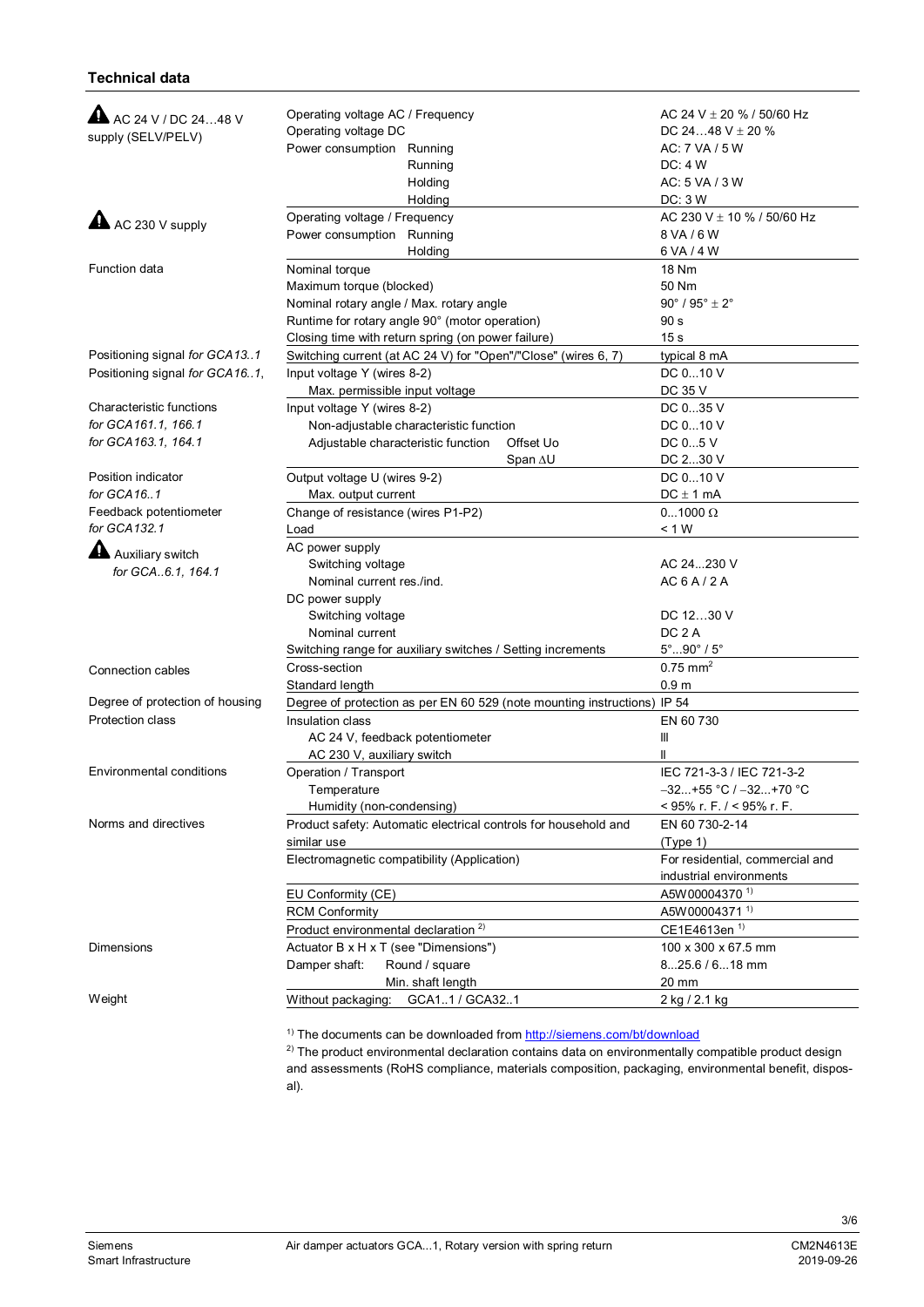

The device is considered an electronics device for disposal in terms of European Directive 2012/19/EU and may not be disposed of as domestic garbage.

- Dispose of the device through channels provided for this purpose.
- Comply with all local and currently applicable laws and regulations.

#### **Internal diagrams**



## **Connection diagrams**

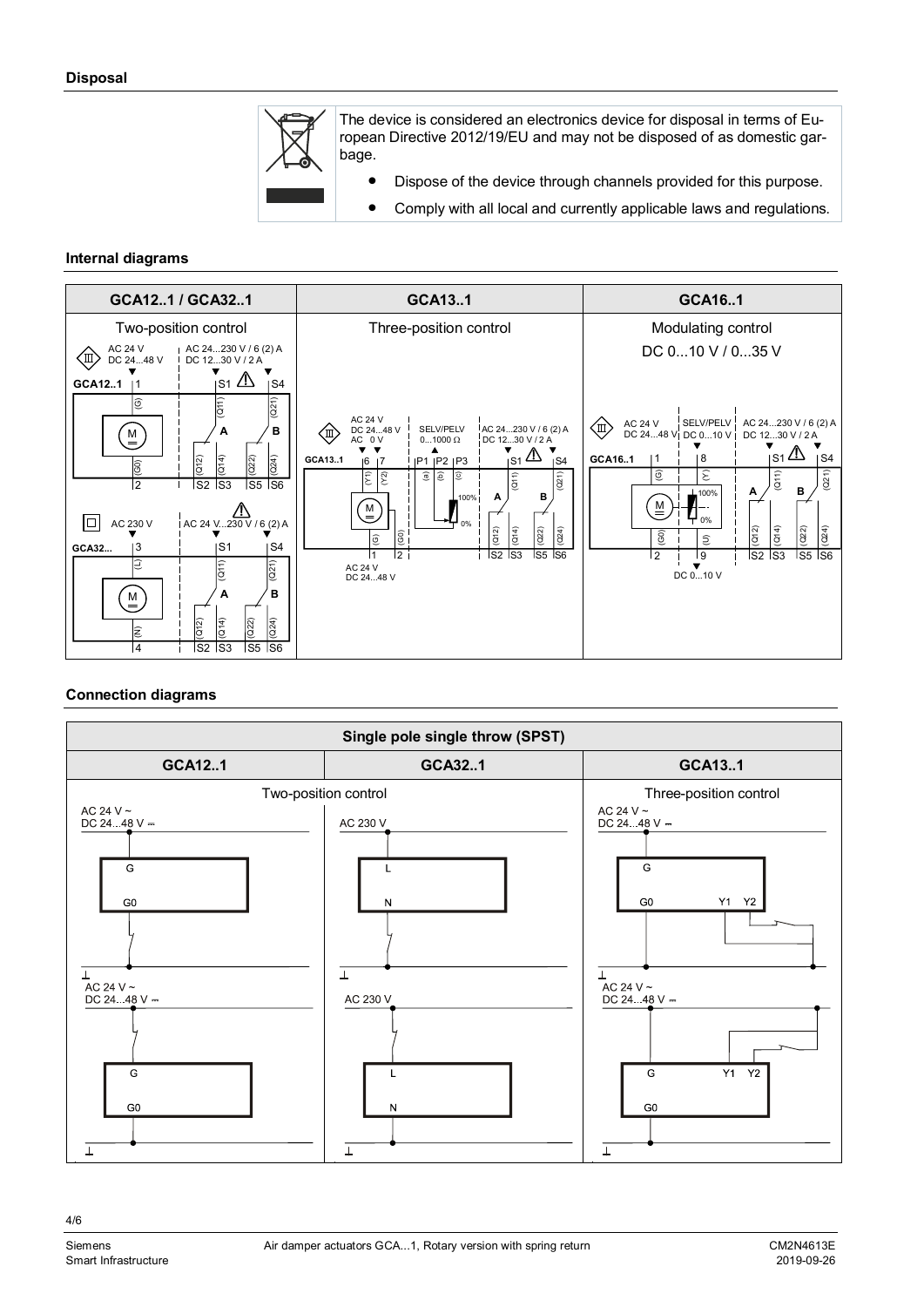| Pin              | Cable labeling  |                |            |                     |                                                   |  |  |
|------------------|-----------------|----------------|------------|---------------------|---------------------------------------------------|--|--|
|                  | Code            | No.            | Color      | <b>Abbreviation</b> | Meaning                                           |  |  |
| Actuators        | G               |                | red        | <b>RD</b>           | System potential AC 24 V / DC 2448 V              |  |  |
| <b>AC 24 V</b>   | G <sub>0</sub>  | 2              | black      | BK                  | System neutral                                    |  |  |
| DC 2448 V        | Y1              | 6              | purple     | VT                  | Pos. signal AC 0 V / AC 24 V / DC 2448 V, "open"  |  |  |
|                  | Y2              |                | orange     | OG                  | Pos. signal AC 0 V / AC 24 V / DC 2448 V, "close" |  |  |
|                  | v               | 8              | grey       | GY                  | Pos. signal DC 010 V, 035 V                       |  |  |
|                  | U               | 9              | pink       | <b>PK</b>           | Position indication DC 010 V                      |  |  |
| Actuators        |                 | 3              | brown      | <b>BN</b>           | Phase AC 230 V                                    |  |  |
| AC 230 V         | N               | 4              | blue       | BU                  | Neutral conductor                                 |  |  |
| Auxiliary switch | Q11             | S <sub>1</sub> | grey/red   | GY RD               | Switch A input                                    |  |  |
|                  | Q12             | S <sub>2</sub> | grey/blue  | GY BU               | Switch A normally-closed contact                  |  |  |
|                  | Q14             | S <sub>3</sub> | grey/pink  | GY PK               | Switch A normally-open contact                    |  |  |
|                  | Q <sub>21</sub> | S4             | black/red  | BK RD               | Switch B input                                    |  |  |
|                  | Q22             | S <sub>5</sub> | black/blue | <b>BK BU</b>        | Switch B normally-closed contact                  |  |  |
|                  | Q <sub>24</sub> | S <sub>6</sub> | black/pink | BK PK               | Switch B normally-open contact                    |  |  |
| Feedback         | a               | P <sub>1</sub> | white/red  | WH RD               | Potentiometer 0100 % (P1-P2)                      |  |  |
| potentiometer    | b               | P <sub>2</sub> | white/blue | WH BU               | Potentiometer pick-off                            |  |  |
|                  | с               | P <sub>3</sub> | white/pink | WH PK               | Potentiometer 1000 % (P3-P2)                      |  |  |

#### **Dimensions**



Dimensions in mm